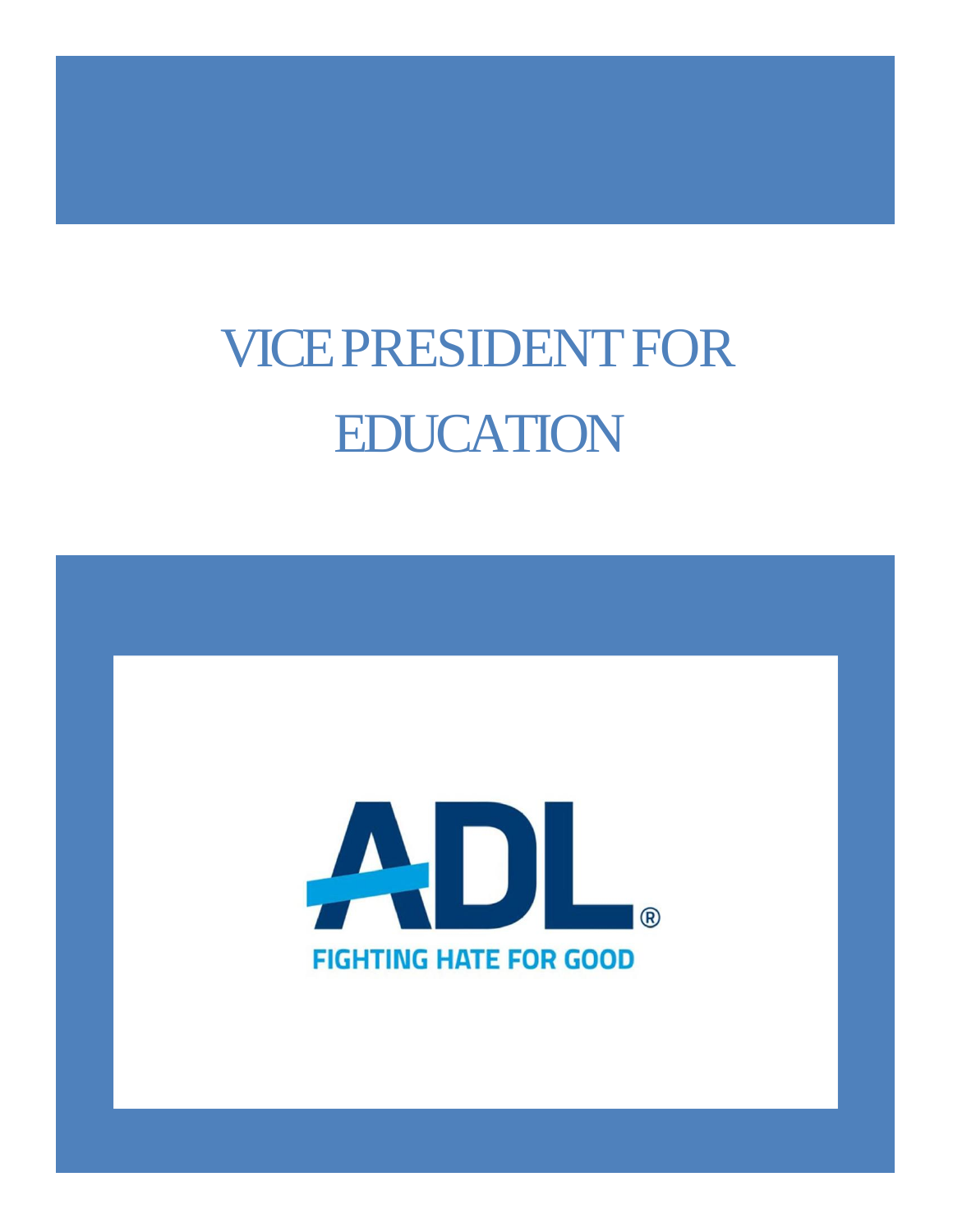## THE OPPORTUNITY

The Anti-Defamation League (ADL) invites nominations and applications for its Vice President for Education (VP) position. This is a compelling role that will require a passionate education leader dedicated to the delivery of anti-bias and antisemitism education through multiple distribution channels. Reporting to the Senior Vice President for Programs, they will manage the Community Support Center through four direct reports and will have overall responsibility for a distributed team of approximately 30 education staff, reporting to the Community Support Center.

The VP will be responsible for refining, implementing, and communicating a strategic vision for ADL Education to ensure that the quality and integrity of programs, content, measurement, and evaluation of impact; position ADL as a leader in the field of anti-bias and antisemitism education; and effectively advance ADL's mission to combat bigotry in all its forms. The VP will oversee the development and distribution of a portfolio of products and programs that focus on anti-bias, antisemitism, and Holocaust and genocide education for K12 and campus/university audiences.

The VP will serve as a key member of the Programs Division leadership team and is also responsible for close collaboration with different ADL departments, especially Growth (Regional Operations, Marketing and Development), to ensure educational programs leverage expertise across the organization and have an appropriately broad reach. The VP will also partner with Senior Vice President of Policy on policy issues affecting the teaching of anti-bias, Holocaust and genocide, antisemitism, and related content. The VP will also serve as a subject matter expert and voice of ADL Education both internally and externally.

While the VP's location is flexible, they must be in proximity to a US ADL office.

## ABOUTADL

ADL is the leading anti-hate organization in the world. Founded in 1913 in response to an escalating climate of antisemitism and bigotry, its timeless mission is to stop the defamation of the Jewish people and secure justice and fair treatment to all. Today, ADL continues to fight antisemitism and all forms of hate using innovation and partnerships to drive impact. ADL's ultimate goal is a world in which no individual or community suffers from bias, discrimination or hate. For more information, please visit: [ADL.](http://www.adl.org/)

ADL CEO Jonathan Greenblatt [bio](https://www.adl.org/jonathan_greenblatt) —an accomplished leader and entrepreneur in the corporate, public, and nonprofit sectors—was recruited to the organization in July 2015. He has injected new energy and brought a bold vision to the agency. Under Jonathan's leadership, ADL is transforming itself, upgrading its capabilities and pioneering new horizons.

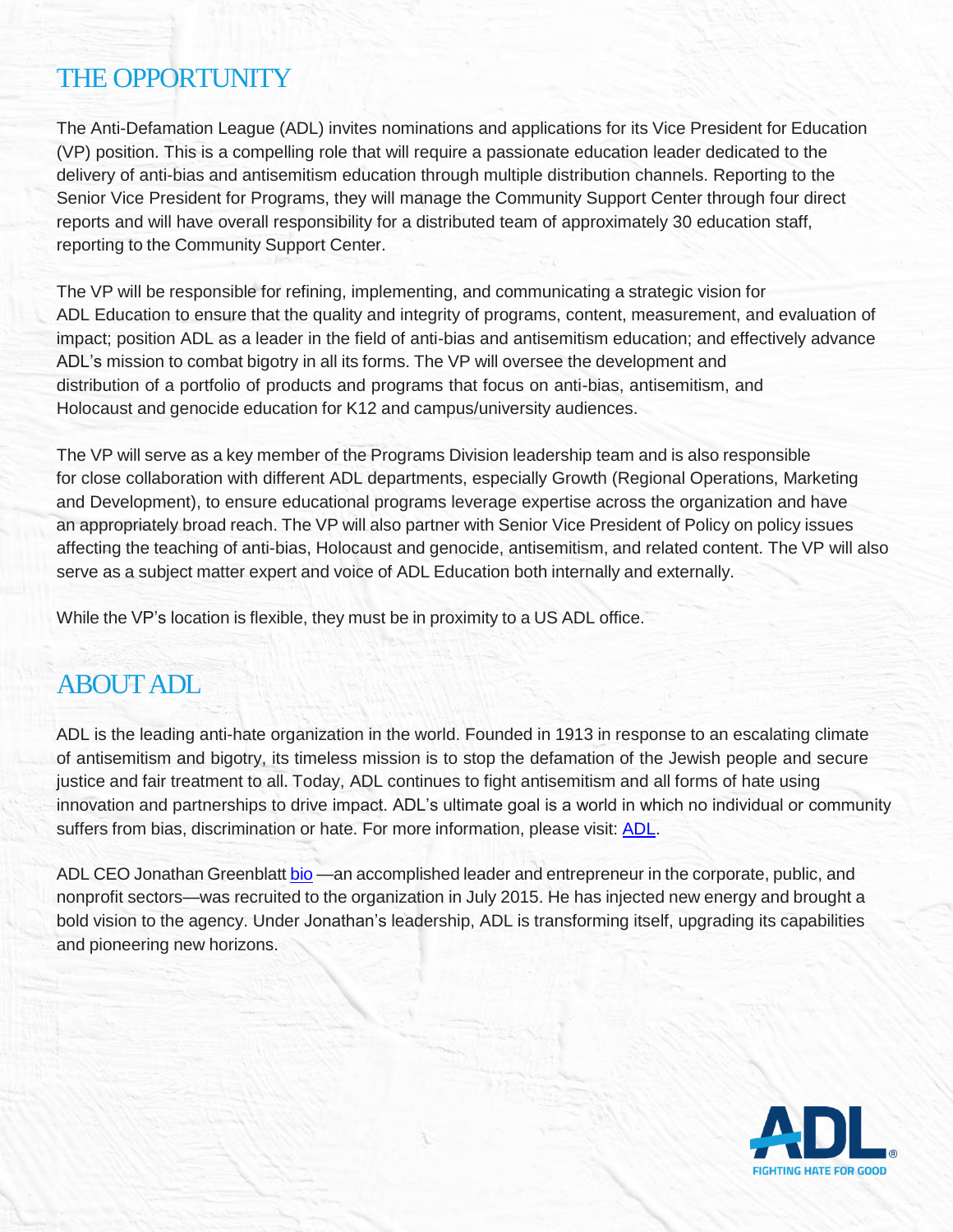# OPPORTUNITIES AND EXPECTATIONS FOR LEADERSHIP

A complex and dynamic organization, ADL Education encompasses both national education programs and those offered in ADL's 26 regions. The new VP will:

- Provide insight, develop strategy, and lead significant structural and programmatic development for ADL's portfolio of technology-enhanced and traditional anti-bias and antisemitism learning offerings.
- Assess programs developed by CSC and in the regions and ensure a level of standardization and highquality content and delivery while safeguarding opportunities for effective regional customization.
- With significant experience designing and delivering digital programs, ensure that ADL Education identifies new directions and opportunities to build on the quality, reach, and outcomes of programs in the K12 market, within colleges and universities, and workplace spaces.
- Understand the necessary balance between anti-bias and antisemitism programs, their delivery, and their intersectionality.
- Review and assess learning platforms and make technology recommendations that ensure scalable delivery of ADL Education.

#### Primary Responsibilities:

- Refine mission and vision for leadership and impact in the field of anti-bias and antisemitism education.
- Expand the reach and impact of ADL's educational programming, fully embracing and leveraging the digital environment.
- Ensure measurement of efficacy and impact of educational programs and products.
- Create a business model for development and distribution of Education products and programs.
- Lead a team of approximately 30 education staff within the Community Support Center (CSC) and work collaboratively with leaders in other ADL divisions to refine and implement a strategic vision for ADL's educational programming that supports ADL's overall strategic vision.
- Manage relationships and communication with five Divisional Education Directors as well as approximately 40 regional education staff (which are part of Regional Operations within the Growth division) to ensure high-quality educational offerings reach a large number of learners.
- Speak with the media, partner organizations, funders, staff, and the overall community to effectively communicate ADL Education's strategic goals, address questions, and represent the organization.
- Actively participate in fundraising efforts through cultivation of supporters and assist Growth colleagues in creating and maintaining donor relationships.
- Cultivate and maintain relationships with strategic partners, key donors, and other critical stakeholders.
- Navigate internal ADL priorities with external priorities of largely school-based audience.

#### Experience and Personal Qualities

- A proven record of strategic development and implementation, agile leadership and management required.
- Progressive experience in the fields of education, business, social justice, and management required.

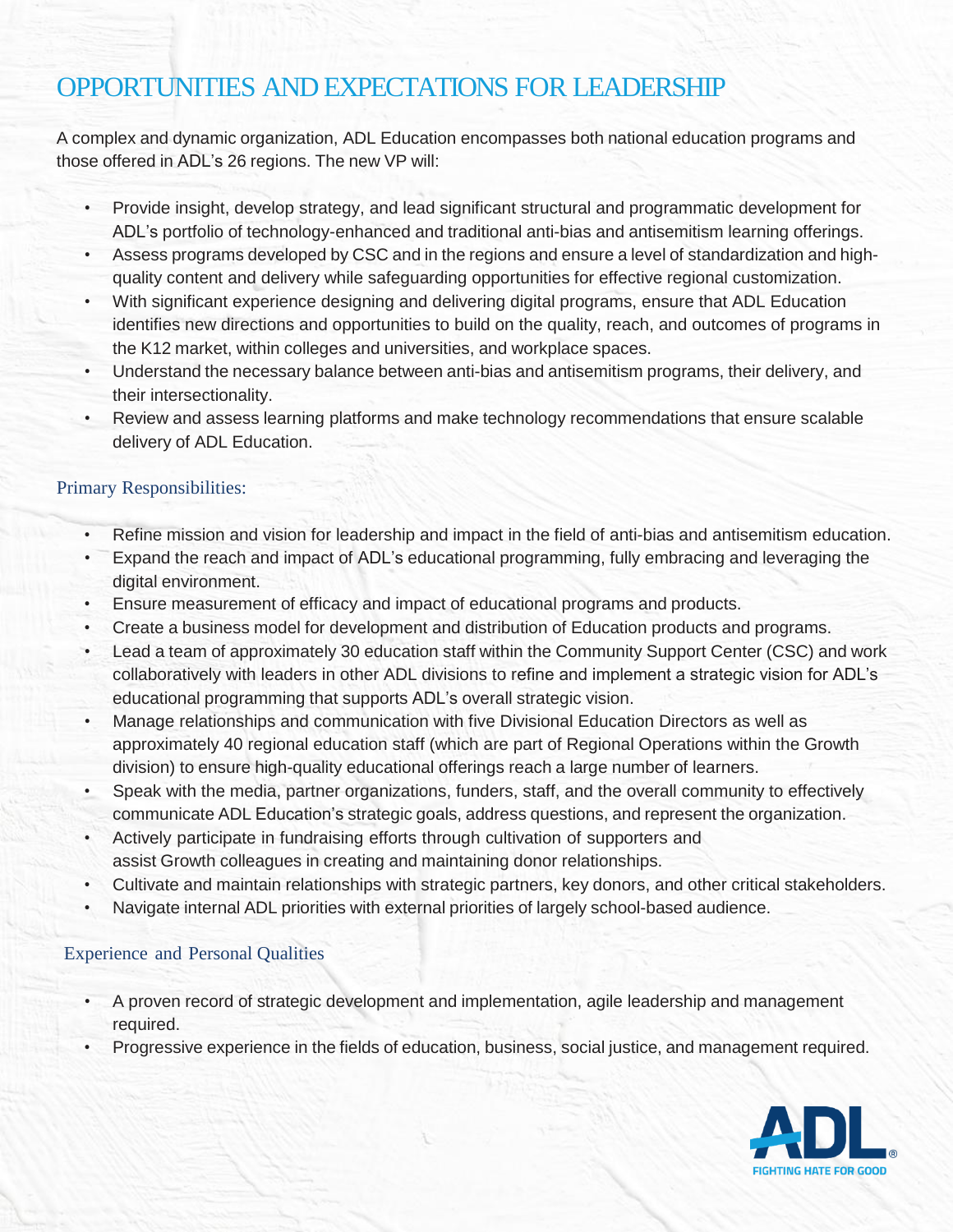- Demonstrated skill and success in the development and delivery of educational programs and products for educators and students required.
- Experience leading, supervising, and collaborating across disciplines in a distributed organization required.
- Experience leading digital transformations preferred.
- Leadership experience in a metrics-driven environment preferred.
- Demonstrated success driving organizational culture change, business development, and fundraising a plus.
- Experience or familiarity with K12 or higher education environments and effective at navigating these environments.
- Experience or knowledge in anti-bias, DEI, and/or adjacent areas of education.
- Experience or knowledge of providing educational content in a digital or remote manner.
- Excellent analytical and organizational skills.
- Highly effective leadership and management skills, including working with a dispersed and virtual workforce
- Superior interpersonal and influencer skills, including a proven capacity for developing and maintaining relationships with diverse stakeholders and the ability to fundraise.
- Flexible, able to pivot and respond to shifting priorities.
- Ability to work with diverse groups of people and constituents, manage conflict and problem solve in a timely manner.
- Strong interpersonal skills including communication, collaboration, authentic caring and concern, patience, and flexibility.
- Highly effective communication skills, including public speaking and the ability to adapt to and meet the needs of different audiences.
- Passionate about education and the role education can play in fulfilling ADL's mission.
- Creative problem solver and innovator with entrepreneurial spirit.
- Strong alignment with ADL mission of fighting antisemitism and securing civil rights and fair treatment for all people.

#### Education:

• BA/BS or equivalent experience is essential. An advanced degree in Education or an MBA/MPA preferred.

## ADLCOVID-19 PROTOCOL

ADL COVID-19 Protocol (updated periodically): ADL is adhering to CDC, State, Local, and Federal orders regarding COVID-19. ADL will require that all employees are vaccinated with exceptions for medical and religious accommodations. ADL may require proof of vaccination. This role will start as a remote position but may transition to a hybrid environment when offices reopen. While location is flexible, the VP must be in proximity to a US ADL office.